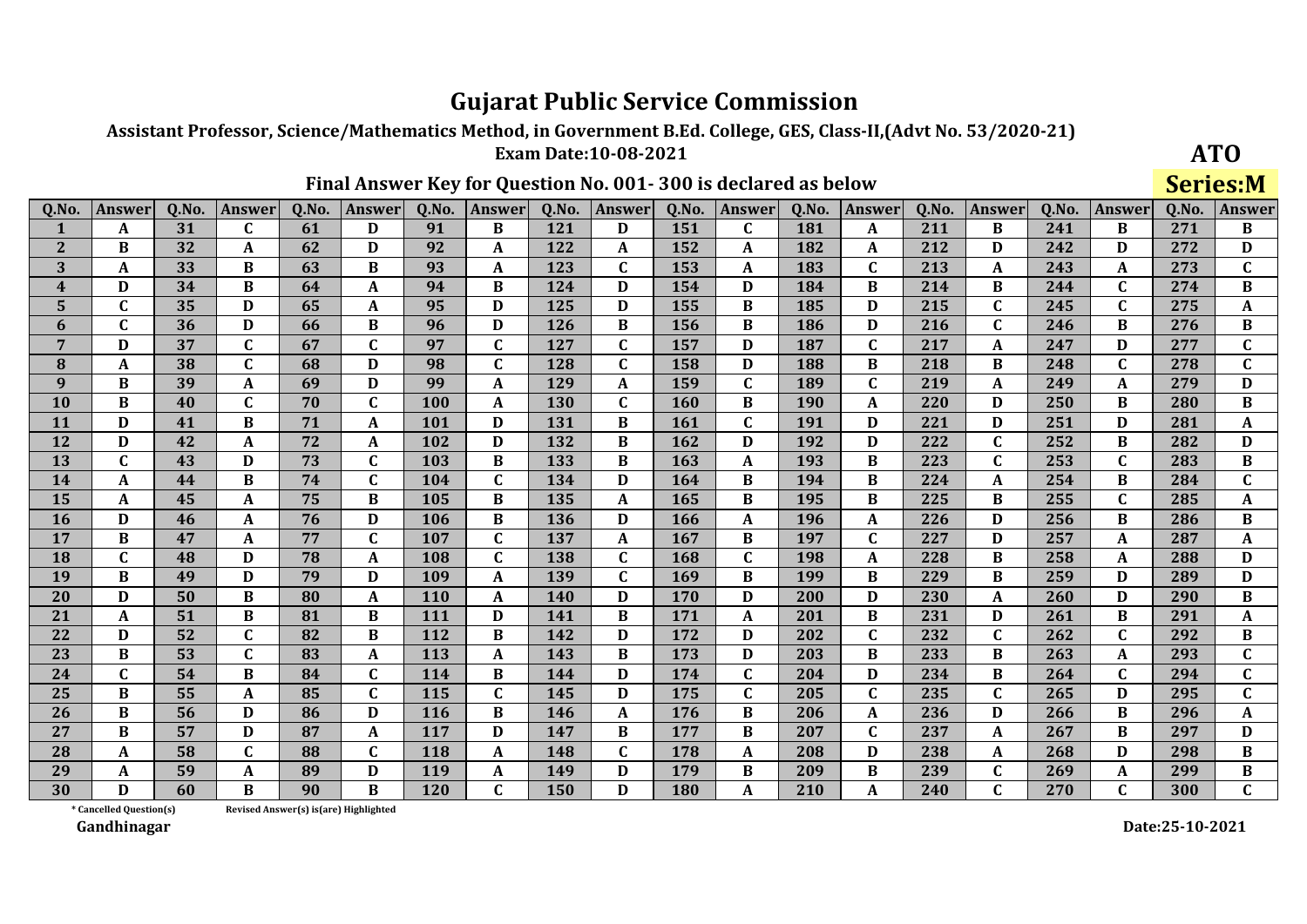Assistant Professor, Science/Mathematics Method, in Government B.Ed. College, GES, Class-II, (Advt No. 53/2020-21)

**Exam Date:10-08-2021** 

### Final Answer Key for Question No. 001-300 is declared as below

**ATO Series:A** 

| Q.No.          | Answer       | Q.No. | <b>Answer</b> | Q.No. | <b>Answer</b> | Q.No. | Answer       | Q.No.      | <b>Answer</b> | Q.No.      | <b>Answer</b> | Q.No.      | <b>Answer</b> | Q.No. | <b>Answer</b> | Q.No. | Answer       | Q.No. | <b>Answer</b> |
|----------------|--------------|-------|---------------|-------|---------------|-------|--------------|------------|---------------|------------|---------------|------------|---------------|-------|---------------|-------|--------------|-------|---------------|
| 1              | A            | 31    | C             | 61    | D             | 91    | B            | 121        | D             | 151        | $\mathbf{C}$  | 181        | A             | 211   | <sub>B</sub>  | 241   | B            | 271   | B             |
| $\overline{2}$ | <sub>R</sub> | 32    | A             | 62    | D             | 92    | A            | 122        | A             | 152        | A             | 182        | A             | 212   | D             | 242   | D            | 272   | D             |
| 3              | A            | 33    | B             | 63    | B             | 93    | A            | 123        | C             | 153        | A             | 183        | $\mathbf C$   | 213   | A             | 243   | A            | 273   | $\mathbf C$   |
| 4              | D            | 34    | B             | 64    | A             | 94    | $\bf{B}$     | 124        | D             | 154        | D             | 184        | B             | 214   | $\bf{B}$      | 244   | $\mathbf C$  | 274   | $\bf{B}$      |
| 5              | $\mathbf{C}$ | 35    | D             | 65    | A             | 95    | D            | 125        | D             | 155        | B             | 185        | D             | 215   | $\mathbf C$   | 245   | C            | 275   | A             |
| 6              | C            | 36    | D             | 66    | B             | 96    | D            | <b>126</b> | B             | 156        | B             | 186        | D             | 216   | $\mathbf{C}$  | 246   | B            | 276   | $\bf{B}$      |
| $\overline{7}$ | D            | 37    | $\mathbf C$   | 67    | $\mathbf C$   | 97    | $\mathbf C$  | 127        | C             | 157        | D             | 187        | $\mathbf C$   | 217   | A             | 247   | D            | 277   | $\mathbf C$   |
| 8              | A            | 38    | $\mathbf{C}$  | 68    | D             | 98    | $\mathbf{C}$ | 128        | $\mathbf C$   | 158        | D             | 188        | B             | 218   | $\bf{B}$      | 248   | $\mathbf C$  | 278   | $\mathbf{C}$  |
| 9              | $\bf{B}$     | 39    | A             | 69    | D             | 99    | A            | 129        | A             | 159        | $\mathbf C$   | 189        | $\mathbf C$   | 219   | $\mathbf{A}$  | 249   | A            | 279   | D             |
| 10             | B            | 40    | C             | 70    | $\mathbf{C}$  | 100   | A            | <b>130</b> | C             | <b>160</b> | B             | <b>190</b> | A             | 220   | D             | 250   | B            | 280   | $\bf{B}$      |
| 11             | D            | 41    | B             | 71    | A             | 101   | D            | 131        | B             | 161        | $\mathbf{C}$  | 191        | D             | 221   | D             | 251   | D            | 281   | $\mathbf{A}$  |
| 12             | D            | 42    | A             | 72    | A             | 102   | D            | 132        | B             | 162        | D             | 192        | D             | 222   | $\mathbf C$   | 252   | B            | 282   | D             |
| 13             | $\mathbf C$  | 43    | D             | 73    | $\mathbf{C}$  | 103   | $\bf{B}$     | 133        | B             | 163        | A             | 193        | B             | 223   | $\mathbf C$   | 253   | $\mathbf C$  | 283   | $\, {\bf B}$  |
| 14             | A            | 44    | B             | 74    | C             | 104   | $\mathbf{C}$ | 134        | D             | 164        | B             | 194        | B             | 224   | A             | 254   | B            | 284   | $\mathbf C$   |
| 15             | A            | 45    | A             | 75    | B             | 105   | $\bf{B}$     | 135        | A             | 165        | $\bf{B}$      | 195        | <sub>R</sub>  | 225   | $\bf{B}$      | 255   | $\mathbf C$  | 285   | $\mathbf A$   |
| 16             | D            | 46    | A             | 76    | D             | 106   | $\bf{B}$     | 136        | D             | 166        | A             | 196        | A             | 226   | D             | 256   | B            | 286   | $\bf{B}$      |
| 17             | B            | 47    | A             | 77    | $\mathbf{C}$  | 107   | $\mathbf{C}$ | 137        | A             | 167        | B             | 197        | $\mathbf C$   | 227   | D             | 257   | A            | 287   | A             |
| 18             | $\mathbf{C}$ | 48    | D             | 78    | A             | 108   | $\mathbf C$  | 138        | $\mathbf C$   | 168        | $\mathbf C$   | 198        | A             | 228   | $\bf{B}$      | 258   | A            | 288   | D             |
| 19             | B            | 49    | D             | 79    | D             | 109   | A            | 139        | $\mathbf{C}$  | 169        | B             | 199        | B             | 229   | $\bf{B}$      | 259   | D            | 289   | D             |
| 20             | D            | 50    | $\bf{B}$      | 80    | A             | 110   | A            | 140        | D             | 170        | D             | 200        | D             | 230   | A             | 260   | D            | 290   | $\bf{B}$      |
| 21             | A            | 51    | B             | 81    | B             | 111   | D            | 141        | B             | 171        | A             | 201        | B             | 231   | D             | 261   | B            | 291   | A             |
| 22             | D            | 52    | $\mathbf C$   | 82    | $\bf{B}$      | 112   | $\bf{B}$     | 142        | D             | 172        | D             | 202        | $\mathbf C$   | 232   | $\mathbf C$   | 262   | $\mathbf{C}$ | 292   | $\bf{B}$      |
| 23             | B            | 53    | $\mathbf{C}$  | 83    | A             | 113   | A            | 143        | B             | 173        | D             | 203        | B             | 233   | $\bf{B}$      | 263   | A            | 293   | $\mathbf C$   |
| 24             | $\mathbf C$  | 54    | B             | 84    | $\mathbf C$   | 114   | $\bf{B}$     | 144        | D             | 174        | $\mathbf C$   | 204        | D             | 234   | $\bf{B}$      | 264   | C            | 294   | $\mathbf C$   |
| 25             | B            | 55    | A             | 85    | $\mathbf C$   | 115   | $\mathbf C$  | 145        | D             | 175        | $\mathbf C$   | 205        | $\mathbf C$   | 235   | $\mathbf C$   | 265   | D            | 295   | $\mathbf{C}$  |
| 26             | B            | 56    | D             | 86    | D             | 116   | $\bf{B}$     | 146        | A             | 176        | B             | 206        | A             | 236   | D             | 266   | B            | 296   | A             |
| 27             | <sub>R</sub> | 57    | D             | 87    | A             | 117   | D            | 147        | <sub>R</sub>  | 177        | B             | 207        | C             | 237   | A             | 267   | B            | 297   | D             |
| 28             | A            | 58    | $\mathbf C$   | 88    | $\mathbf C$   | 118   | A            | 148        | $\mathbf C$   | 178        | A             | 208        | D             | 238   | A             | 268   | D            | 298   | $\bf{B}$      |
| 29             | A            | 59    | A             | 89    | D             | 119   | A            | 149        | D             | 179        | R             | 209        | B             | 239   | $\mathbf C$   | 269   | A            | 299   | $\bf{B}$      |
| 30             | D            | 60    | B             | 90    | <sub>R</sub>  | 120   | $\mathbf{C}$ | 150        | D             | 180        | A             | 210        | A             | 240   | $\mathbf{C}$  | 270   |              | 300   | $\mathbf{C}$  |

Revised Answer(s) is(are) Highlighted

\* Cancelled Question(s) Gandhinagar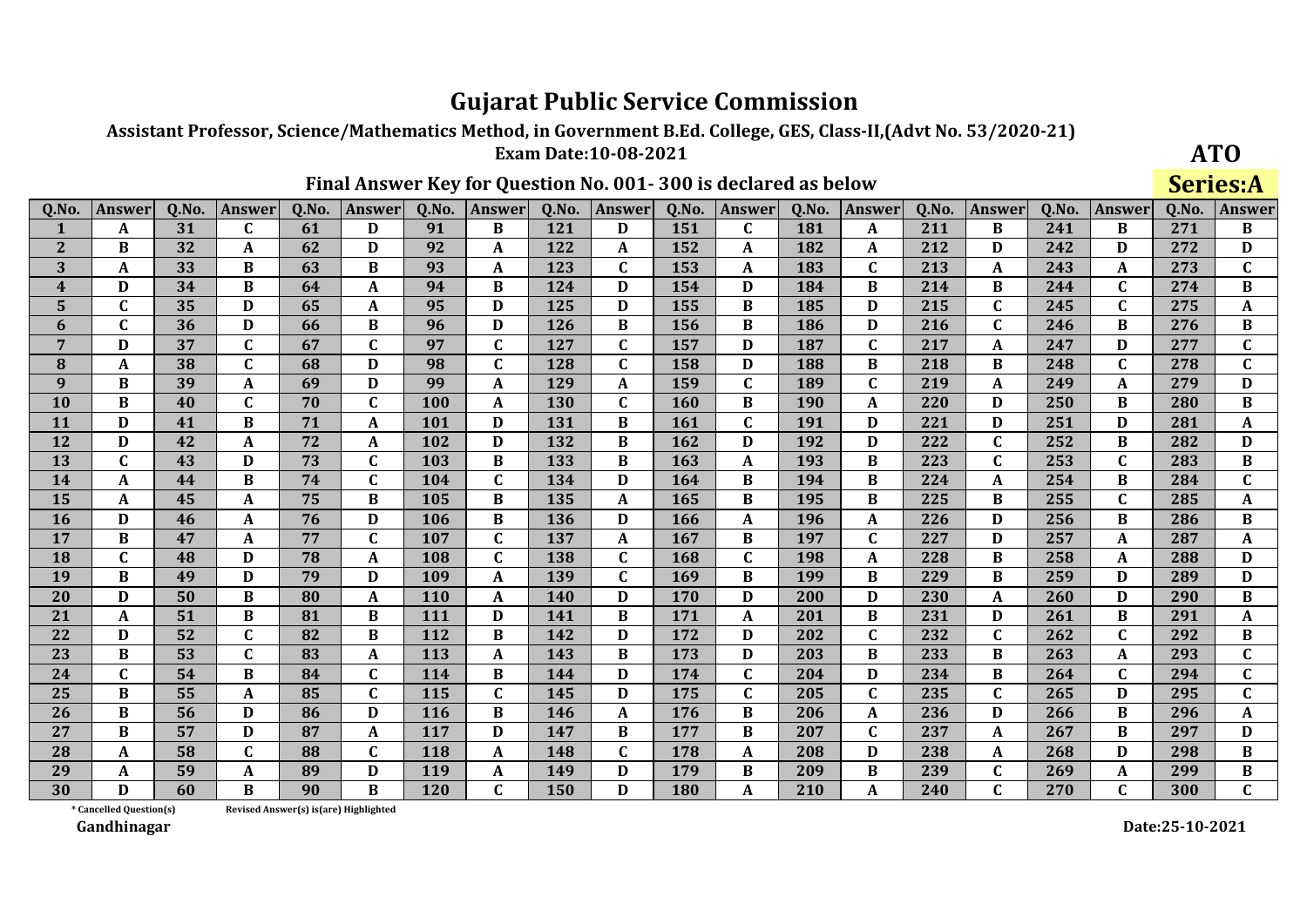Assistant Professor, Science/Mathematics Method, in Government B.Ed. College, GES, Class-II, (Advt No. 53/2020-21)

**Exam Date:10-08-2021** 

### Final Answer Key for Question No. 001-300 is declared as below

**ATO Series:B** 

| Q.No.            | <b>Answer</b> | Q.No. | <b>Answer</b> | Q.No. | Answer       | Q.No. | <b>Answer</b> | Q.No.      | <b>Answer</b> | Q.No.      | <b>Answer</b> | Q.No.      | <b>Answer</b> | Q.No. | <b>Answer</b> | Q.No. | Answer       | Q.No. | Answer           |
|------------------|---------------|-------|---------------|-------|--------------|-------|---------------|------------|---------------|------------|---------------|------------|---------------|-------|---------------|-------|--------------|-------|------------------|
|                  | <sub>R</sub>  | 31    | A             | 61    | <sub>R</sub> | 91    | <sub>R</sub>  | 121        | A             | 151        | D             | 181        | <sub>R</sub>  | 211   | B             | 241   | <sub>R</sub> | 271   | A                |
| $\overline{2}$   | C             | 32    | B             | 62    | B            | 92    | A             | 122        | D             | 152        | A             | 182        | B             | 212   | $\mathbf C$   | 242   | D            | 272   | $\bf{B}$         |
| 3                | $\mathbf{C}$  | 33    | A             | 63    | A            | 93    | D             | 123        | D             | 153        | $\mathbf C$   | 183        | B             | 213   | A             | 243   | A            | 273   | $\mathbf C$      |
| $\boldsymbol{4}$ | B             | 34    | D             | 64    | $\mathbf C$  | 94    | B             | 124        | $\mathbf{C}$  | 154        | D             | 184        | D             | 214   | $\mathbf C$   | 244   | B            | 274   | $\mathbf C$      |
| 5                | A             | 35    | $\mathbf C$   | 65    | $\mathbf{C}$ | 95    | A             | 125        | C             | 155        | D             | 185        | A             | 215   | D             | 245   | C            | 275   | $\mathbf{C}$     |
| 6                | D             | 36    | $\mathbf C$   | 66    | D            | 96    | $\mathbf{A}$  | 126        | B             | 156        | B             | 186        | D             | 216   | B             | 246   | $\mathbf{C}$ | 276   | $\boldsymbol{A}$ |
| 7                | D             | 37    | D             | 67    | A            | 97    | $\mathbf{A}$  | 127        | B             | 157        | $\mathbf C$   | 187        | A             | 217   | $\bf{B}$      | 247   | A            | 277   | D                |
| 8                | $\mathbf C$   | 38    | A             | 68    | $\mathbf C$  | 98    | D             | 128        | A             | 158        | $\mathbf C$   | 188        | $\mathbf{C}$  | 218   | D             | 248   | B            | 278   | $\, {\bf B}$     |
| 9                | A             | 39    | B             | 69    | D            | 99    | D             | 129        | B             | 159        | A             | 189        | $\mathbf C$   | 219   | $\mathbf{A}$  | 249   | A            | 279   | $\bf{B}$         |
| 10               | B             | 40    | $\bf{B}$      | 70    | B            | 100   | B             | <b>130</b> | A             | <b>160</b> | $\mathbf C$   | <b>190</b> | D             | 220   | $\mathbf C$   | 250   | D            | 280   | $\mathbf C$      |
| 11               | D             | 41    | D             | 71    | B            | 101   | $\mathbf C$   | 131        | D             | 161        | A             | 191        | B             | 221   | B             | 251   | D            | 281   | $\mathbf D$      |
| 12               | D             | 42    | D             | 72    | A            | 102   | A             | 132        | D             | 162        | A             | 192        | D             | 222   | D             | 252   | C            | 282   | $\mathbf{C}$     |
| 13               | B             | 43    | $\mathbf C$   | 73    | A            | 103   | A             | 133        | B             | 163        | $\mathbf C$   | 193        | B             | 223   | $\mathbf{C}$  | 253   | $\mathbf{C}$ | 283   | $\bf{B}$         |
| 14               | A             | 44    | A             | 74    | B            | 104   | D             | 134        | C             | 164        | B             | 194        | D             | 224   | B             | 254   | A            | 284   | $\bf{B}$         |
| 15               | A             | 45    | A             | 75    | D            | 105   | B             | 135        | B             | 165        | D             | 195        | D             | 225   | $\mathbf{A}$  | 255   | B            | 285   | $\mathbf C$      |
| 16               | B             | 46    | D             | 76    | D            | 106   | B             | 136        | B             | 166        | D             | 196        | A             | 226   | B             | 256   | D            | 286   | D                |
| 17               | $\mathbf{C}$  | 47    | B             | 77    | $\mathbf{C}$ | 107   | D             | 137        | $\mathbf{C}$  | 167        | C             | 197        | B             | 227   | $\mathbf C$   | 257   | D            | 287   | A                |
| 18               | D             | 48    | $\mathbf C$   | 78    | C            | 108   | D             | 138        | $\mathbf C$   | 168        | B             | 198        | $\mathbf C$   | 228   | $\mathbf C$   | 258   | B            | 288   | A                |
| 19               | D             | 49    | B             | 79    | A            | 109   | $\mathbf C$   | 139        | A             | 169        | C             | 199        | D             | 229   | D             | 259   | B            | 289   | $\mathbf{C}$     |
| 20               | $\mathbf{C}$  | 50    | D             | 80    | A            | 110   | $\, {\bf B}$  | 140        | A             | 170        | A             | 200        | D             | 230   | $\bf{B}$      | 260   | A            | 290   | $\mathbf C$      |
| 21               | A             | 51    | A             | 81    | C            | 111   | $\mathbf C$   | 141        | D             | 171        | D             | 201        | D             | 231   | B             | 261   | A            | 291   | $\bf{B}$         |
| 22               | A             | 52    | D             | 82    | A            | 112   | D             | 142        | B             | 172        | D             | 202        | B             | 232   | $\mathbf C$   | 262   | D            | 292   | D                |
| 23               | C             | 53    | $\bf{B}$      | 83    | B            | 113   | A             | 143        | A             | 173        | B             | 203        | $\mathbf C$   | 233   | B             | 263   | B            | 293   | A                |
| 24               | C             | 54    | $\mathbf C$   | 84    | B            | 114   | B             | 144        | B             | 174        | B             | 204        | B             | 234   | D             | 264   | C            | 294   | $\mathbf{C}$     |
| 25               | B             | 55    | B             | 85    | D            | 115   | B             | 145        | $\mathbf C$   | 175        | $\bf{B}$      | 205        | $\mathbf C$   | 235   | $\mathbf C$   | 265   | A            | 295   | $\mathbf{C}$     |
| 26               | D             | 56    | B             | 86    | D            | 116   | A             | 146        | B             | 176        | A             | 206        | B             | 236   | A             | 266   | B            | 296   | $\bf{B}$         |
| 27               | $\mathbf{C}$  | 57    | $\bf{B}$      | 87    | $\mathbf C$  | 117   | B             | 147        | D             | 177        | $\mathbf C$   | 207        | A             | 237   | $\mathbf{C}$  | 267   | A            | 297   | D                |
| 28               | A             | 58    | A             | 88    | $\mathbf C$  | 118   | $\mathbf C$   | 148        | A             | 178        | A             | 208        | A             | 238   | D             | 268   | D            | 298   | $\mathbf C$      |
| 29               | D             | 59    | A             | 89    | A            | 119   | $\bf{B}$      | 149        | A             | 179        | B             | 209        | D             | 239   | $\bf{B}$      | 269   | D            | 299   | A                |
| 30               | A             | 60    | D             | 90    | $\mathbf{C}$ | 120   | $\mathbf{D}$  | 150        | $\mathbf{C}$  | 180        | $\mathbf{D}$  | 210        | D             | 240   | A             | 270   | $\bf{B}$     | 300   | $\bf{B}$         |

\* Cancelled Question(s) Revised Answer(s) is(are) Highlighted

Gandhinagar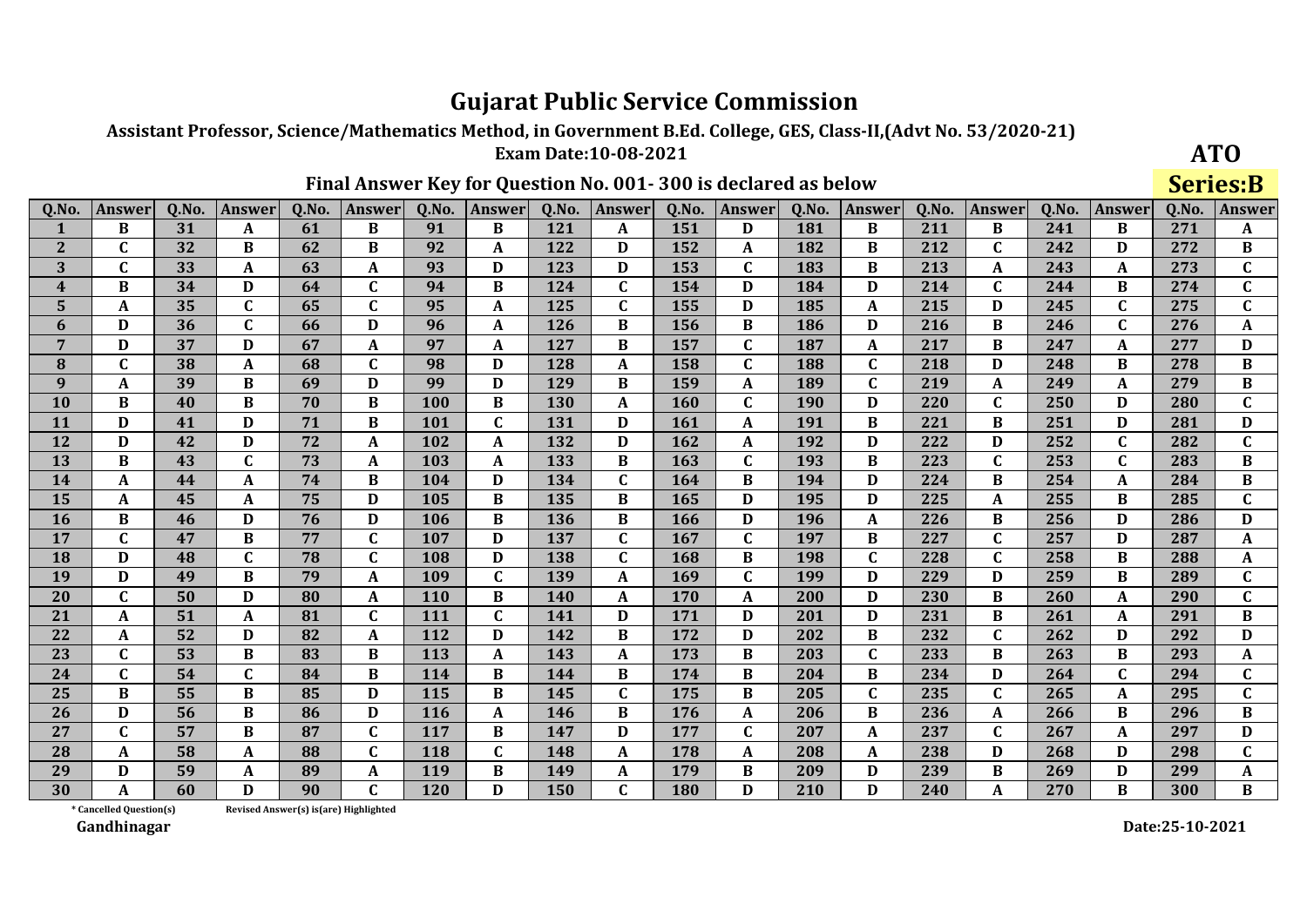Assistant Professor, Science/Mathematics Method, in Government B.Ed. College, GES, Class-II, (Advt No. 53/2020-21)

**Exam Date:10-08-2021** 

### Final Answer Key for Question No. 001-300 is declared as below

**ATO** Series:C

| Q.No.                   | Answer       | Q.No. | Answer       | Q.No. | Answer       | Q.No.      | Answer       | Q.No.      | Answer       | Q.No. | <b>Answer</b> | Q.No. | <b>Answer</b> | Q.No. | <b>Answer</b> | Q.No. | Answer       | Q.No. | <b>Answer</b> |
|-------------------------|--------------|-------|--------------|-------|--------------|------------|--------------|------------|--------------|-------|---------------|-------|---------------|-------|---------------|-------|--------------|-------|---------------|
| $\mathbf{1}$            | C            | 31    | <sub>R</sub> | 61    | A            | 91         | A            | 121        | A            | 151   | D             | 181   | C             | 211   | B             | 241   | <sub>R</sub> | 271   | D             |
| $\mathbf{2}$            | A            | 32    | A            | 62    | D            | 92         | A            | 122        | A            | 152   | B             | 182   | D             | 212   | D             | 242   | C            | 272   | B             |
| 3                       | B            | 33    | A            | 63    | B            | 93         | $\mathbf C$  | 123        | $\mathbf{C}$ | 153   | A             | 183   | A             | 213   | A             | 243   | B            | 273   | $\mathbf C$   |
| $\overline{\mathbf{4}}$ | B            | 34    | B            | 64    | $\mathbf{C}$ | 94         | $\mathbf{C}$ | 124        | B            | 154   | B             | 184   | B             | 214   | $\mathbf{C}$  | 244   | D            | 274   | $\bf{B}$      |
| 5                       | D            | 35    | D            | 65    | B            | 95         | $\bf{B}$     | 125        | D            | 155   | $\mathbf{C}$  | 185   | B             | 215   | $\mathbf C$   | 245   | C            | 275   | $\mathbf C$   |
| 6                       | D            | 36    | D            | 66    | B            | 96         | D            | 126        | D            | 156   | B             | 186   | A             | 216   | $\bf{B}$      | 246   | A            | 276   | $\bf{B}$      |
| $\overline{7}$          | $\mathbf C$  | 37    | $\mathbf C$  | 67    | B            | 97         | $\mathbf C$  | 127        | C.           | 157   | D             | 187   | B             | 217   | D             | 247   | C            | 277   | A             |
| 8                       | $\mathbf{C}$ | 38    | $\mathbf C$  | 68    | A            | 98         | $\mathbf{A}$ | 128        | B            | 158   | A             | 188   | $\mathbf C$   | 218   | $\mathbf C$   | 248   | D            | 278   | A             |
| 9                       | A            | 39    | A            | 69    | A            | 99         | $\mathbf D$  | 129        | C.           | 159   | A             | 189   | $\bf{B}$      | 219   | $\mathbf{A}$  | 249   | B            | 279   | D             |
| 10                      | C            | 40    | A            | 70    | D            | <b>100</b> | A            | <b>130</b> | A            | 160   | C             | 190   | D             | 220   | B             | 250   | A            | 280   | D             |
| 11                      | $\bf{B}$     | 41    | A            | 71    | $\bf{B}$     | 101        | $\bf{B}$     | 131        | D            | 161   | D             | 191   | A             | 221   | A             | 251   | B            | 281   | $\bf{B}$      |
| 12                      | A            | 42    | B            | 72    | $\mathbf{C}$ | 102        | $\bf{B}$     | 132        | D            | 162   | A             | 192   | D             | 222   | D             | 252   | D            | 282   | $\mathbf C$   |
| 13                      | D            | 43    | A            | 73    | $\mathbf{C}$ | 103        | $\bf{B}$     | 133        | B            | 163   | $\mathbf C$   | 193   | D             | 223   | $\bf{B}$      | 253   | A            | 283   | A             |
| 14                      | <sub>R</sub> | 44    | D            | 74    | B            | 104        | D            | 134        | B            | 164   | D             | 194   | C             | 224   | $\mathbf C$   | 254   | B            | 284   | $\mathbf C$   |
| 15                      | A            | 45    | $\mathbf C$  | 75    | $\mathbf{A}$ | 105        | $\mathbf{A}$ | 135        | $\bf{B}$     | 165   | D             | 195   | $\mathbf C$   | 225   | $\mathbf A$   | 255   | $\mathbf{C}$ | 285   | D             |
| 16                      | A            | 46    | $\mathbf C$  | 76    | D            | 106        | $\mathbf D$  | 136        | A            | 166   | $\bf{B}$      | 196   | $\bf{B}$      | 226   | $\bf{B}$      | 256   | $\mathbf C$  | 286   | $\bf{B}$      |
| 17                      | A            | 47    | D            | 77    | D            | 107        | A            | 137        | C            | 167   | C             | 197   | B             | 227   | A             | 257   | A            | 287   | $\bf{B}$      |
| 18                      | $\mathbf{D}$ | 48    | A            | 78    | $\mathbf C$  | 108        | $\mathbf C$  | 138        | A            | 168   | $\mathbf C$   | 198   | A             | 228   | D             | 258   | B            | 288   | D             |
| 19                      | D            | 49    | B            | 79    | A            | 109        | $\mathbf C$  | 139        | B            | 169   | A             | 199   | B             | 229   | D             | 259   | A            | 289   | A             |
| 20                      | B            | 50    | $\bf{B}$     | 80    | B            | <b>110</b> | D            | 140        | D            | 170   | C             | 200   | A             | 230   | $\bf{B}$      | 260   | D            | 290   | $\mathbf C$   |
| 21                      | B            | 51    | D            | 81    | D            | 111        | $\bf{B}$     | 141        | D            | 171   | C             | 201   | D             | 231   | A             | 261   | D            | 291   | $\bf{B}$      |
| 22                      | $\bf{B}$     | 52    | D            | 82    | D            | 112        | D            | 142        | D            | 172   | A             | 202   | $\mathbf C$   | 232   | $\bf{B}$      | 262   | $\mathbf C$  | 292   | D             |
| 23                      | A            | 53    | C            | 83    | B            | 113        | B            | 143        | B            | 173   | A             | 203   | B             | 233   | $\mathbf C$   | 263   | C            | 293   | $\mathbf C$   |
| 24                      | $\mathbf{C}$ | 54    | A            | 84    | A            | 114        | $\mathbf{D}$ | 144        | $\mathbf{C}$ | 174   | D             | 204   | $\bf{B}$      | 234   | $\mathbf{C}$  | 264   | A            | 294   | $\, {\bf B}$  |
| 25                      | $\mathbf{C}$ | 55    | A            | 85    | A            | 115        | D            | 145        | B            | 175   | B             | 205   | $\mathbf C$   | 235   | $\mathbf{C}$  | 265   | B            | 295   | $\mathbf{A}$  |
| 26                      | D            | 56    | D            | 86    | B            | 116        | A            | 146        | B            | 176   | B             | 206   | D             | 236   | A             | 266   | D            | 296   | $\bf{B}$      |
| 27                      | A            | 57    | B            | 87    | $\mathbf{C}$ | 117        | B            | 147        | $\mathbf{C}$ | 177   | D             | 207   | A             | 237   | D             | 267   | D            | 297   | $\mathbf C$   |
| 28                      | $\mathbf C$  | 58    | $\mathbf C$  | 88    | D            | 118        | $\mathbf C$  | 148        | C            | 178   | D             | 208   | A             | 238   | $\bf{B}$      | 268   | B            | 298   | $\mathbf C$   |
| 29                      | D            | 59    | B            | 89    | D            | 119        | D            | 149        | A            | 179   | $\mathbf{C}$  | 209   | $\mathbf C$   | 239   | $\bf{B}$      | 269   | <sub>R</sub> | 299   | D             |
| 30                      | R            | 60    | $\mathbf D$  | 90    |              | 120        | D            | 150        |              | 180   | R             | 210   | $\mathbf{r}$  | 240   | $\mathbf{C}$  | 270   | A            | 300   | B             |

\* Cancelled Question(s) Revised Answer(s) is(are) Highlighted

Gandhinagar